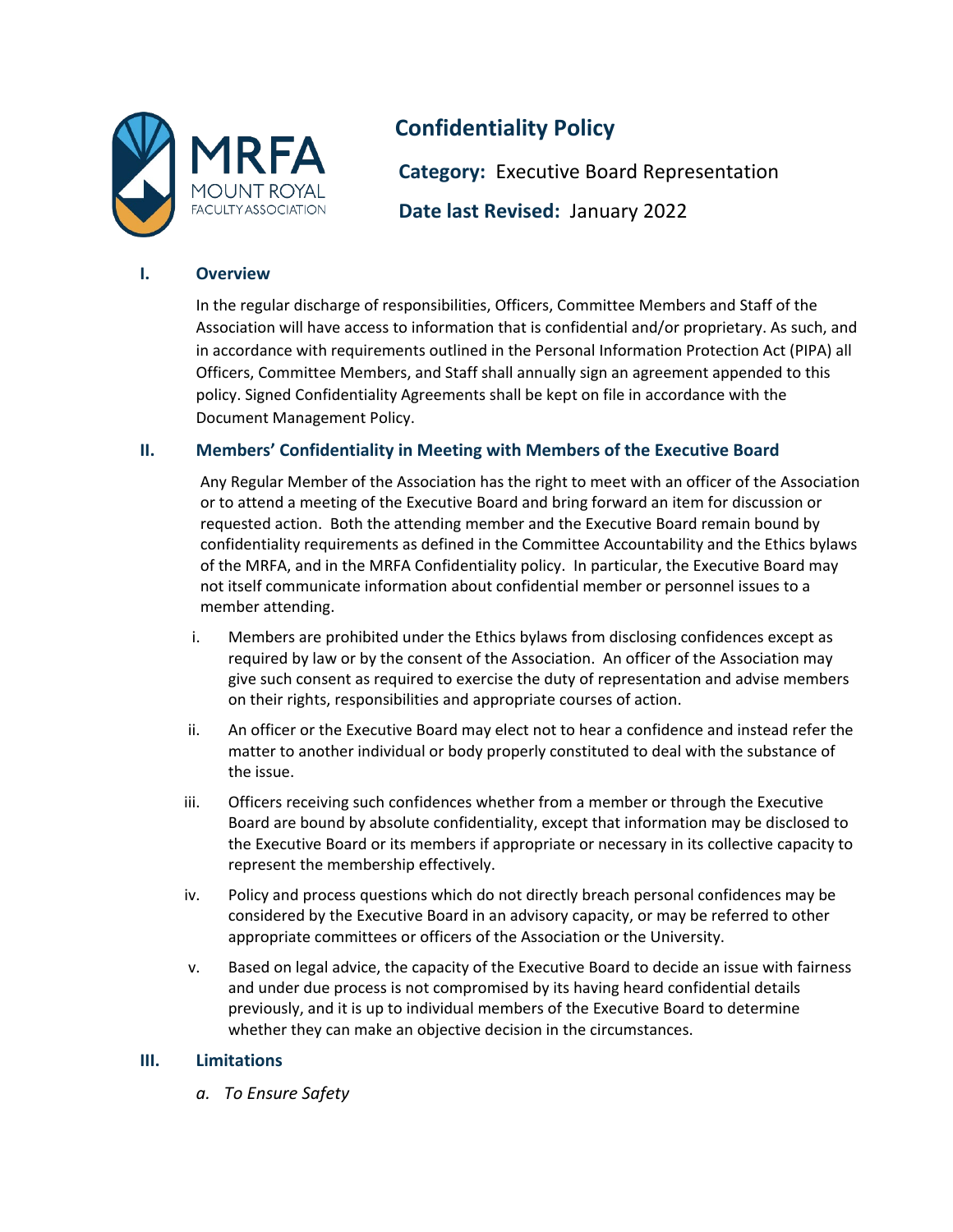Should a member communicate a threat of violence, especially where there is a clear risk to an identifiable person or group of persons of serious bodily harm or death and the danger is imminent, the Association must balance the duty of confidentiality with the importance of protecting the safety of others.

#### *b. To Facilitate Member Representation*

Information submitted by a member to an Officer, Committee Member or Staff of the Association shall be considered to be submitted in confidence and may only be shared with another Officer, Committee Member or MRFA Staff when the information is required by the individual to represent the members' rights and/or interests with all due diligence and care.

# *c. To Facilitate Executive Board Transition*

Incoming members of the Executive Board, upon election at the Annual General Meeting, will be invited to attend MRFA Executive Board meetings for the remainder of the academic year. Meeting attendance is voluntary and confidentiality forms must be fully executed in advance.

Incoming members of the Executive Board, upon election at the Annual General Meeting, will be invited to attend MRFA Committee meetings at the discretion of the Chair of each committee. Meeting attendance is voluntary and confidentiality forms must be fully executed in advance.

## **IV. Process**

- i. Staff shall submit signed confidentiality agreements prior to commencement of employment.
- ii. MRFA Staff shall send confidentiality agreements to faculty members when they are elected/appointed to serve on the committees which they support.
- iii. Signed confidentiality Agreements shall be sent to, filed, and tracked by the Administrative Assistant.
- iv. Members shall only be invited to meetings and added to shared drives, where applicable, after their confidentiality agreement has been received by the Association.

# **V. Related Policies**

- Grievance Process
	- o Duty of Fair Representation
	- o Confidentiality in the Grievance Process
	- o Conflict of Interest (inc. Conflict of Interest Checklist)
- **Meeting Policy**

#### **VI. Appended Documents**

- Executive Board and Staff Confidentiality Agreement
- Committee Confidentiality Agreement
- Waiver of Association Representation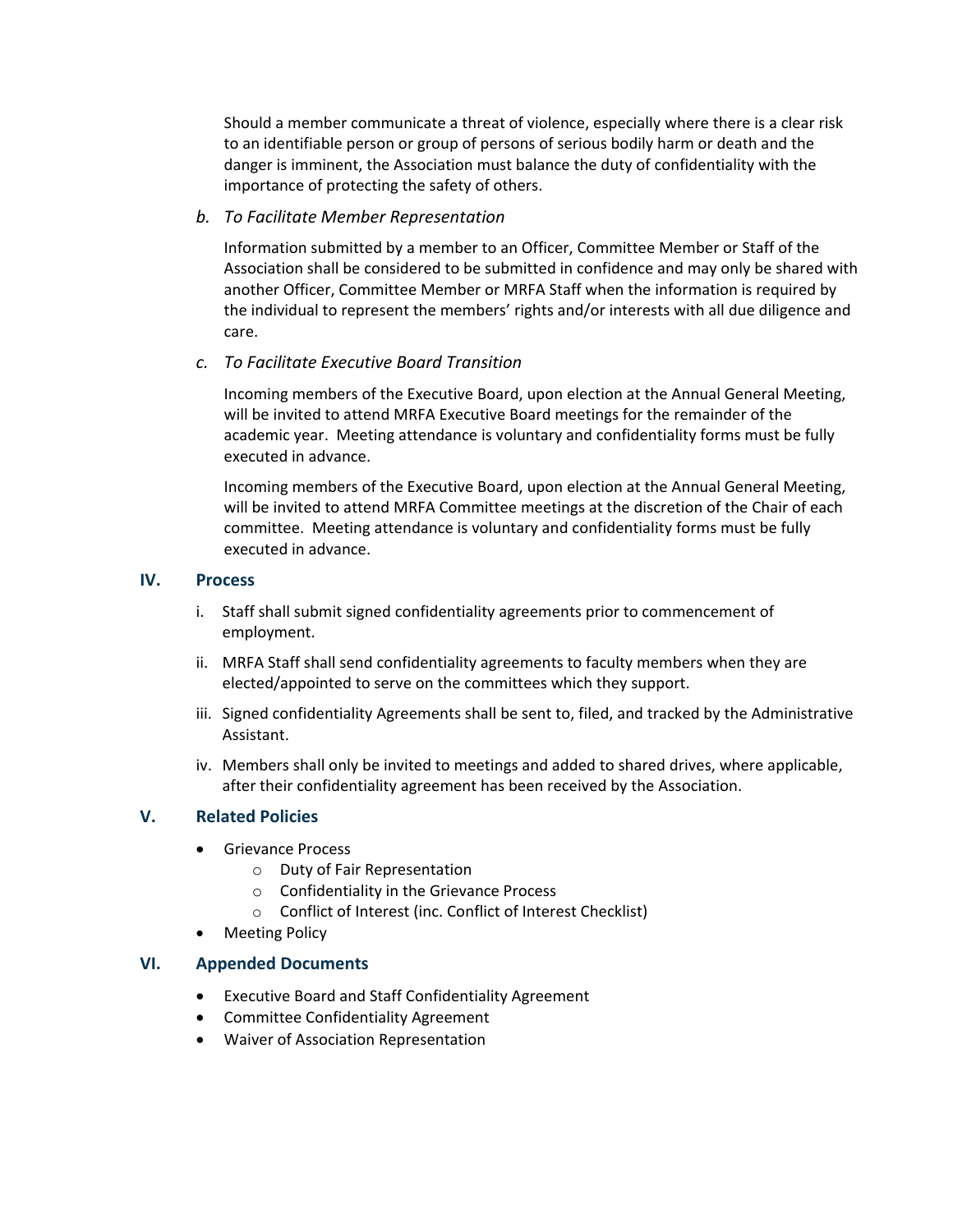| <b>MRFA Confidentiality Agreement</b> |                                                                                                                                                                                                                                                                                                                                                                             |  |
|---------------------------------------|-----------------------------------------------------------------------------------------------------------------------------------------------------------------------------------------------------------------------------------------------------------------------------------------------------------------------------------------------------------------------------|--|
| Purpose                               | This agreement documents the responsibilities of members of the Mount Royal Faculty<br>Association Executive Board and staff to protect the confidentiality of MRFA business and to<br>disclose any business or personal relationship that may present a conflict of interest. It extends<br>the Confidentiality Article of the MRFA Bylaws and is in conformity with PIPA. |  |
| Date                                  | January 2022                                                                                                                                                                                                                                                                                                                                                                |  |

# **Confidentiality and Conflict of Interest Disclosure Statement for Mount Royal Faculty Association Executive Board and Staff Members**

I realize that I will gain access to information that is confidential and/or proprietary during the time that I serve on the MRFA Executive Board or as an employee of the MRFA. This includes, but is not limited to, information regarding grievances, discussions pertaining to particular individuals, performance evaluations of MRFA staff, consultations with the Negotiating Committee as outlined in Article 10.15 of the Bylaws, discussions about Mount Royal University business with university administrators, and all matters on the agenda of the in camera section of an MRFA Executive Board meeting. The in-camera section of an Executive Board meeting is wholly confidential, and discussion of matters not in this section, in other meetings, and outside of meetings may involve confidential information.

Minutes of Executive Board meetings, exclusive of the in-camera section, are approved by the Executive Board and posted publicly on the MRFA website. The MRFA Senior Administrative and Faculty Relations Officer prepares more extensive transcripts of meetings, which are private to the Executive Board, but not necessarily confidential.

Since confidential information is involved in the business of the MRFA, and because the MRFA has the obligation to protect such information, I agree that I will not use, relay, publish or disclose such information during my participation in, or employment by, the MRFA and in perpetuity, except to the extent that it becomes publicly available or is otherwise lawfully obtained from third parties outside the scope of this agreement.

I agree to abide by the ruling of the MRFA President when I am unsure whether certain information should be considered confidential,

Furthermore, I understand that I have an obligation to disclose and appropriately manage any potential, perceived or actual competing interest or conflict of interest as defined by Article 9.4.3 of the Collective Agreement and any applicable university Policy, as they would apply to the business of the MRFA.

For a member of the MRFA Executive Board, disclosure of confidential information would be a breach of Article 16.2.2.3 of the Ethics Bylaws and could be grounds for removal from office under Article 13.3.3.3. For an employee of the MRFA, disclosure of confidential information could be cause for discipline.

I hereby certify that I have read, understand and agree to abide by this agreement, the documents it refers to, the MRFA Bylaws, and the MRFA Policies and Procedures Manual.

\_\_\_\_\_\_\_\_\_\_\_\_\_\_\_\_\_\_\_\_\_\_\_\_\_\_\_\_\_\_\_\_\_\_\_\_\_ \_\_\_\_\_\_\_\_\_\_\_\_\_\_\_\_\_\_\_\_\_\_\_\_\_\_\_\_\_\_\_\_\_\_\_\_

\_\_\_\_\_\_\_\_\_\_\_\_\_\_\_\_\_\_\_\_\_\_\_\_\_\_\_\_\_\_\_\_\_\_\_\_\_ \_\_\_\_\_\_\_\_\_\_\_\_\_\_\_\_\_\_\_\_\_\_\_\_\_\_\_\_\_\_\_\_\_\_\_\_

Name **Name Position**\*

Signature Date Date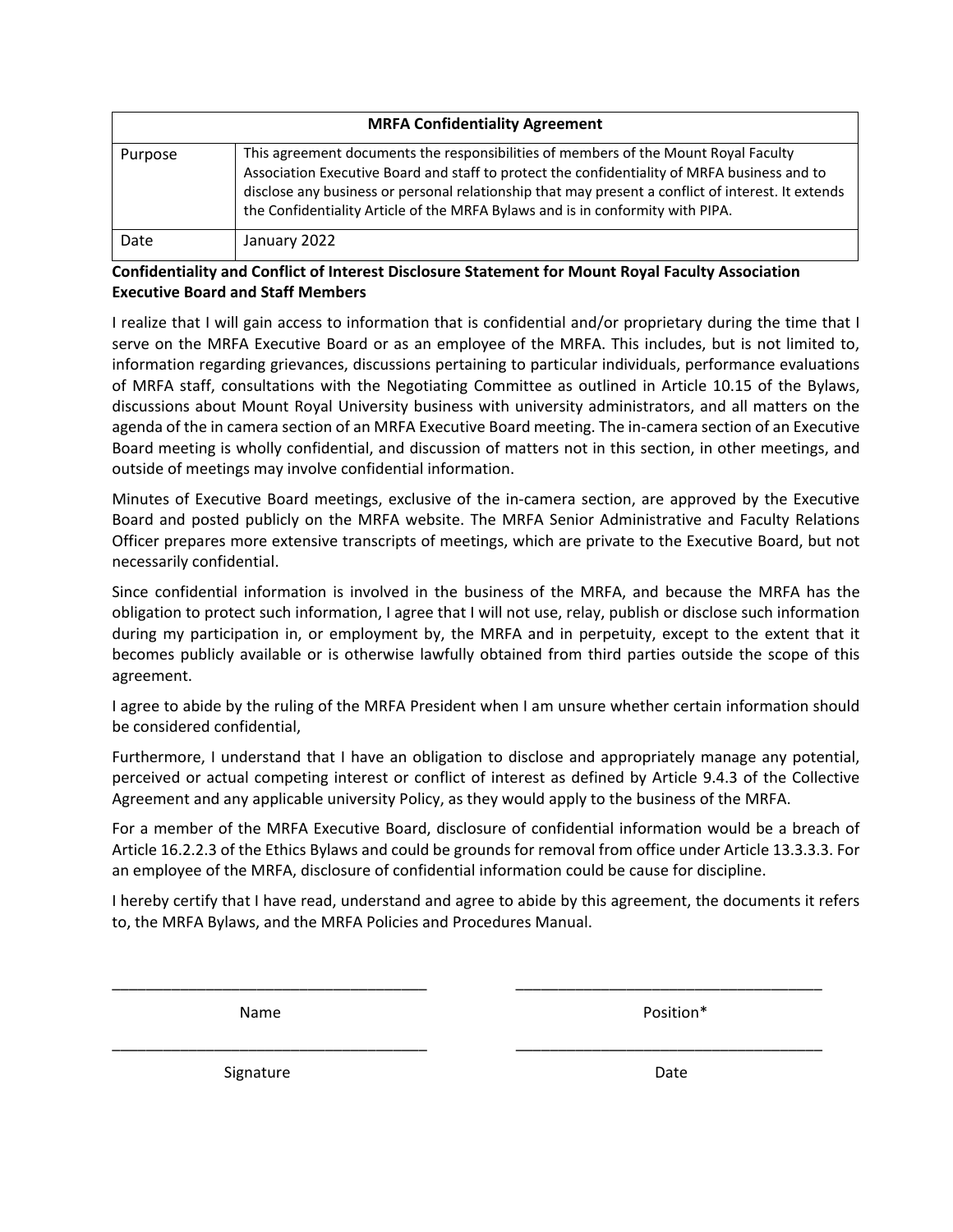\* This Confidentiality Agreement is applicable to any and all MRFA positions that the individual may serve on in the academic year in which the Agreement is signed.

| <b>MRFA Confidentiality Agreement</b> |                                                                                                                                                                                                                                                                                                                                                              |  |
|---------------------------------------|--------------------------------------------------------------------------------------------------------------------------------------------------------------------------------------------------------------------------------------------------------------------------------------------------------------------------------------------------------------|--|
| Purpose                               | This agreement documents the responsibilities of members of the Mount Royal Faculty<br>Association Committees to protect the confidentiality of MRFA business and to disclose any<br>business or personal relationship that may present a conflict of interest. It extends the<br>Confidentiality Article of the MRFA Bylaws and is in conformity with PIPA. |  |
| Date                                  | January 2022                                                                                                                                                                                                                                                                                                                                                 |  |

### **Confidentiality and Conflict of Interest Disclosure Statement for Mount Royal Faculty Association Committee Members**

I realize that I will gain access to information that is confidential and/or proprietary during the time that I serve on an MRFA Committee. This includes, but is not limited to, information regarding grievances, discussions pertaining to particular individuals, matters pertaining to collective bargaining, discussions about Mount Royal University business with university administrators, and other matters on the committee agendas of a confidential nature.

Minutes of Committees are approved by Committees and submitted to the Executive Board for information. Committee notes are deemed confidential.

Since confidential information is involved in the business of the MRFA, and because the MRFA has the obligation to protect such information, I agree that I will not use, relay, publish or disclose such information during my participation in the MRFA and in perpetuity, except to the extent that it becomes publicly available or is otherwise lawfully obtained from third parties outside the scope of this agreement.

I agree to abide by the ruling of the MRFA President when I am unsure whether certain information should be considered confidential,

Furthermore, I understand that I have an obligation to disclose and appropriately manage any potential, perceived or actual competing interest or conflict of interest as defined by Article 9.4.3 of the Collective Agreement and any applicable university Policy, as they would apply to the business of the MRFA.

I hereby certify that I have read, understand and agree to abide by this agreement, the documents

\_\_\_\_\_\_\_\_\_\_\_\_\_\_\_\_\_\_\_\_\_\_\_\_\_\_\_\_\_\_\_\_\_\_\_\_\_ \_\_\_\_\_\_\_\_\_\_\_\_\_\_\_\_\_\_\_\_\_\_\_\_\_\_\_\_\_\_\_\_\_\_\_\_

\_\_\_\_\_\_\_\_\_\_\_\_\_\_\_\_\_\_\_\_\_\_\_\_\_\_\_\_\_\_\_\_\_\_\_\_\_ \_\_\_\_\_\_\_\_\_\_\_\_\_\_\_\_\_\_\_\_\_\_\_\_\_\_\_\_\_\_\_\_\_\_\_\_

it refers to, the MRFA Bylaws, and the MRFA Policies and Procedures Manual.

Name Position(s)\*

Signature **Date Date Date Date** 

\* This Confidentiality Agreement is applicable to any and all MRFA positions that the individual may serve on in the academic year in which the Agreement is signed.